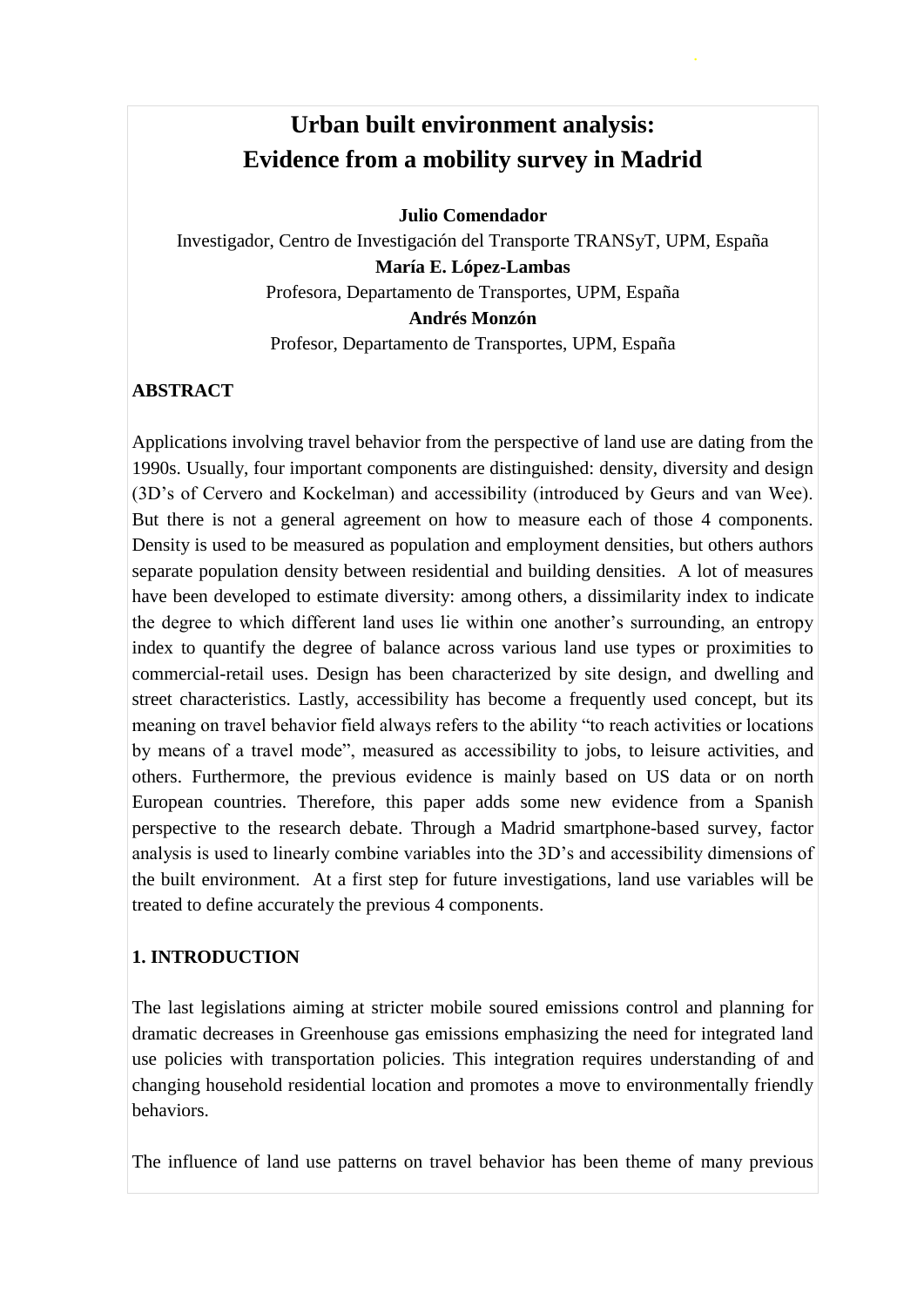studies, but links between international and Spanish perspectives are rarely dealt. Mitchell and Rapkin (1954) wrote one of the first studies to understand the impact of land use patterns on travel behavior, but since 1990 have appeared the most part of the studies in this field. Some of them have identified relevant links (Cervero and Kockelman, 1997; Lin and Yang, 2009), while others have not found almost any effect (Schwanen and Mokhtarian, 2005a). Apart from using different statistical approaches, the different types of land use explanatory variables included in the research are a possible explanation of that controversy.

Methodologically, reviewing the previous literature it is necessary to take into account these three steps: (1) to define only land use explanatory variables; (2) to control earlier results for socio-economic/demographic variables; and (3) to pay attention on attitudes, lifestyles and perceptions that have an impact on land use or travel behavior. The relationship between socio-economic (2) and perception dimensions (3), and travel behavior have already been studied by the authors using a Structural Equation Modeling (SEM) approach (Comendador et al., 2014). The influence of land use patterns (1) on travel behavior from a Spanish perspective is the real objective at time by the authors. But the lack of agreement in the definition of land use explanatory variables from this Spanish perspective difficult to achieve an accurate analysis of land use and travel behavior interdependences.

Factor Analysis (FA) is the name given to a group of statistical techniques that can be used to analyze interrelationships among a large number of variables and to explain these variables in terms of their common underlying dimensions (factors) on travel behavior (Ewing and Cervero (2010); de Abreu e Silva et al. (2012); He and Zhang (2014)). The approach involves condensing the information contained in a number of original variables into a smaller set of dimensions (factors) with a minimum loss of information. Therefore, to reach an approximation of 3D's (density, diversity and design) (Cervero and Kockelman, 1997) and accessibility (Geurs and van Wee, 2004) dimensions of the built Spanish environment, this paper develops a FA with land use variables based on data from a Madrid smartphone-based survey ( $n = 255$  respondents) where these variables are calculated with the GPS information of each travel.

The structure of the paper is that follows. First, the relevance of land use on travel behavior is defined. Second, the methodological ways used in different contexts to achieve the urban built environment factors. Afterwards, it gives an overview of the statistical approach used to define factors (FA), while following section describes the panel smartphone data. A synthesis and the results applying this methodology are presented in the sixth section, finalizing with some conclusions and recommendations.

#### **2. THE RELEVANCE OF BUILT ENVIRONMENT ON TRAVEL BEHAVIOR**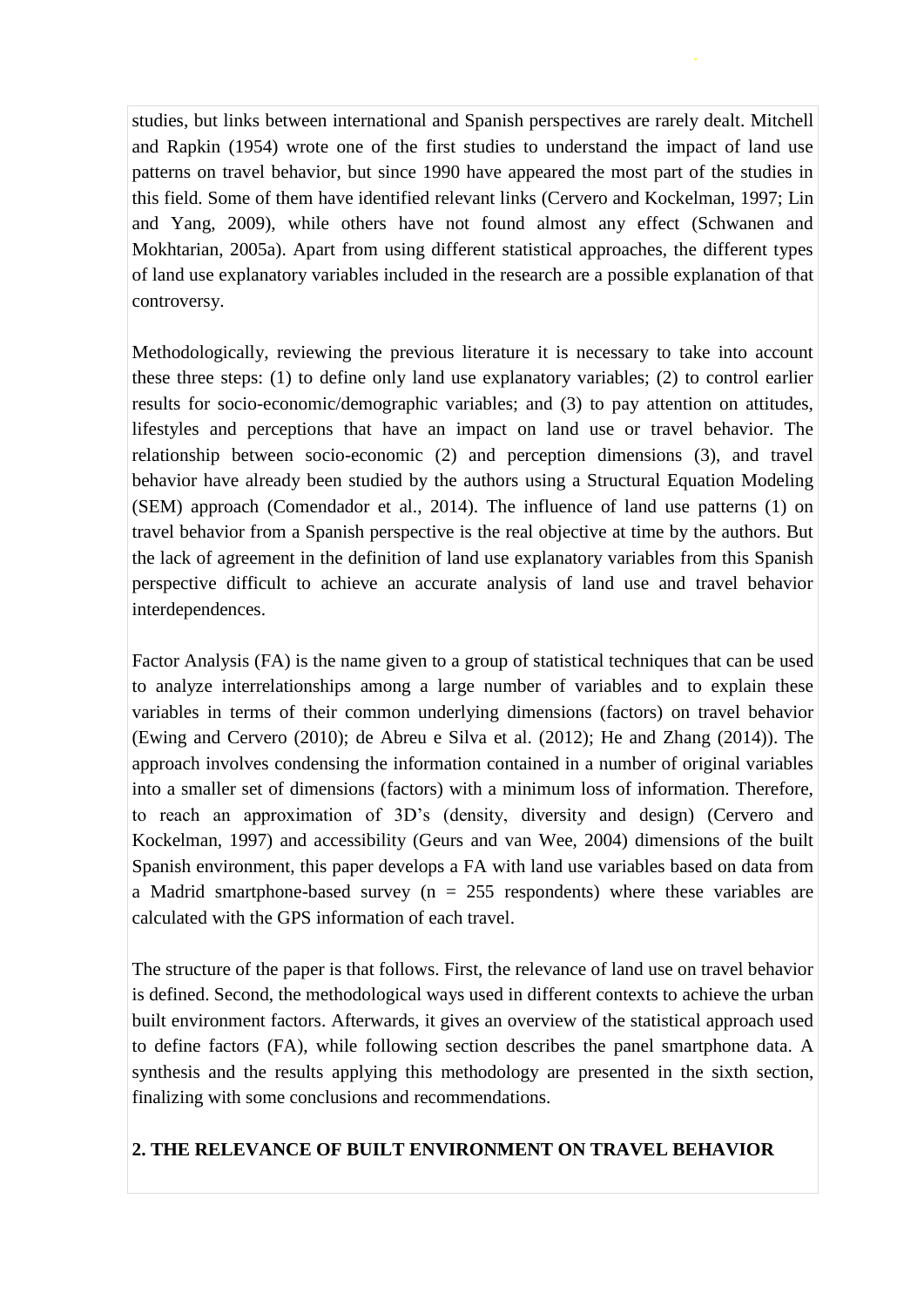Since 1970s the most frequently quoted studies on the impact of the land use patterns on travel behavior have provided important conclusions. Through a regression analysis, Hurst (1970) demonstrated that higher rates of vehicle trip generation were found among retail and office land uses compared with storage and industrial usage. Newman and Kenworthy (1989) found a significant negative statistical correlation between residential density and transportation-related energy consumption per capita.

The impact of density, diversity, accessibility, and percentage of multifamily residential on travel time was study by Ewing et al. (1994). Also Friedman et al. (1994) distinguished two neighborhood types: standard suburban and neo-traditional neighborhoods. To find a study that analyzes different neighborhood design, Hess et al. (1999) demonstrated that urban neighborhoods with small blocks and extensive sidewalk systems were found to generate three times more the pedestrian volumes than suburban sites with large blocks and short. Handy (1996) was among the first to mention the importance of perceptions and attitudes towards land use on travel behavior. But also there are studies point to a higher significance of land use compare to socio-economic and demographic characteristics (Schwanen and Mokhatarian 2003, 2005).

In Europe, the SESAME (1999) research project, studying 57 urban agglomerations in France, Germany, Great Britain, the Netherlands, Switzerland, and Spain, pointed to the existence of several important relationships at an aggregate level among land use patterns, travel behavior, and transit supply. Other European studies also concluded that land use patterns influence travel behavior (Naess, 2005). An exploratory study in this field with a database of Madrid (La Paix et al., 2012) reveals that people living in outskirts areas are likely to multistage tours out of the residence area and the public transport trips decreases with the distance to Center Business Center (CBD).

## **3. HOW TO MEASURE SPATIAL DIMENSION?**

Most evidence about how to measure the environmental dimension on travel behavior is based on data stemming from the US as has pointed before. Since 2000s, the research debate has been enriched with European evidence. But there are important differences in urbanization patterns between North-American and European cities. Thus, the great problem is the lack of common point all of the studies in this field to quantify this novelty dimension. In this chapter, the authors review the ways used in different contexts to achieve the target of this paper: a quantification of the spatial dimension in a travel behavior study since Spanish perspective.

## **3.1 Key dimensions to be into account**

Land use characteristics can be measured at several scales, ranging from the local neighborhood to the metropolitan area. Usually, four important components are distinguished: density, diversity and design (Cervero and Kockelman, 1997) and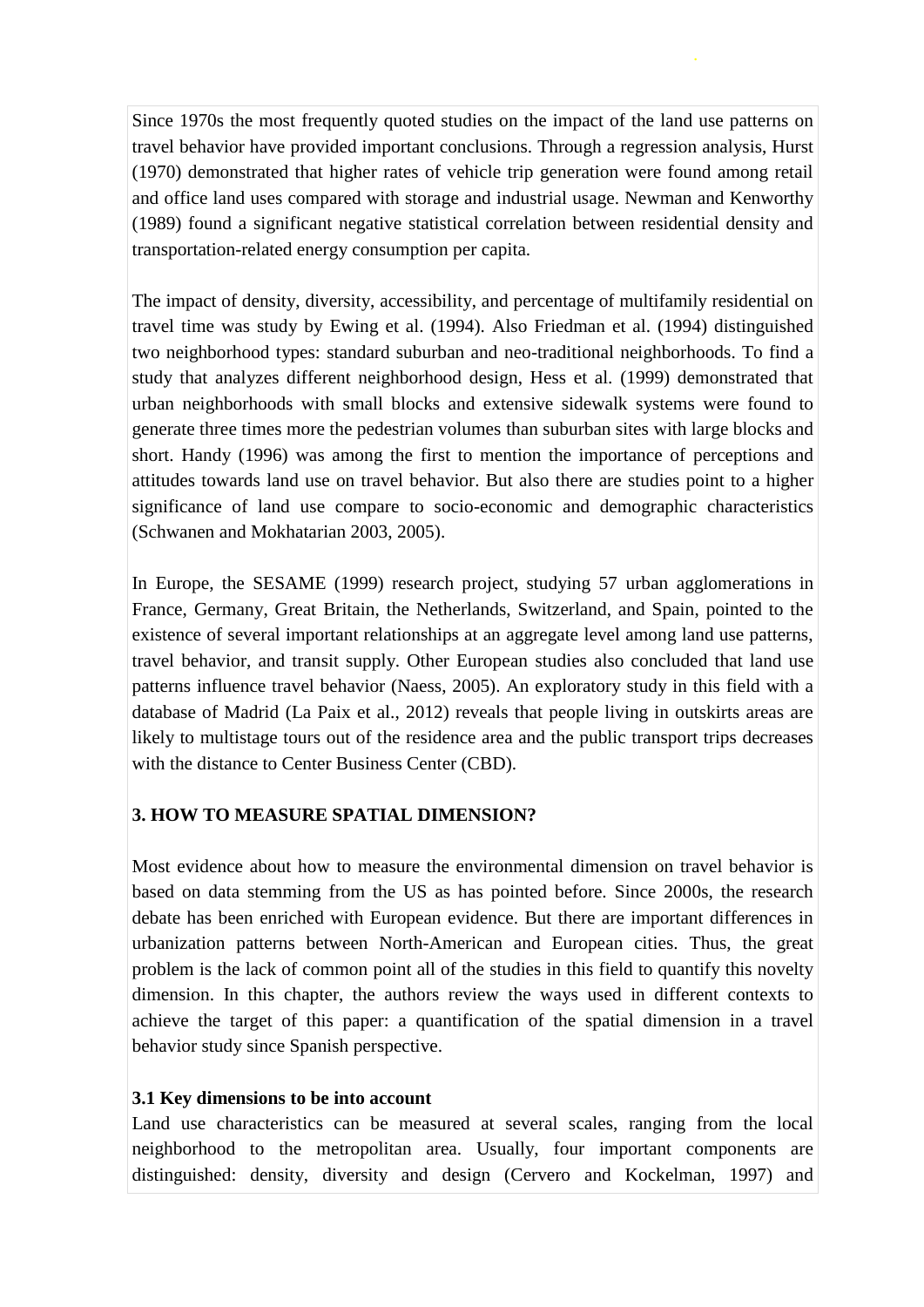accessibility (Geurs and van Wee, 2004).

*Density*. The effects of density on travel demand have long been acknowledged (e.g., Levinson and Wynn, 1963) and remain well-studied and understood. Higher densities are associated with more public transport use, more walking and cycling, and less car use. After all, public transport is organized more efficiently (more routes, higher frequency of services) in high density areas and car users may face more congestion. Furthermore, travel distance and time is negatively associated with density (Cervero and Kockelman, 1997; Schwanen et al., 2004).

*Diversity*. Several measures have been developed to estimate diversity: among others, a jobs/housing ratio (Ewing et al., 1994), an entropy index to quantify the degree of balance across various land use types (Kockelman, 1997) or a dissimilarity index to indicate the degree to which different land uses lie within one another's surrounding (Kockelman, 1997). The effects of more diversity on travel behavior are comparable to the effects of higher densities.

*Design*. The factor design can be characterized by a general classification of neighborhoods with a standard suburban neighborhood and a neo-traditional neighborhood as extremes (Gorham, 2002). Standard suburban neighborhoods are characterized by low densities, limited diversity, and a car-orientated design. However, design can be characterized more specifically by site design, and dwelling and street characteristics. Studies indicate that neighborhoods characterized by small block sizes, a complete sidewalk system, the absence of cul-de-sacs and limited residential parking encourage walking and cycling (Cervero and Kockelman, 1997; Hess et al., 1999).

*Accesibility*. Accessibility is a fourth important land use characteristic. Accessibility has become a frequently used concept, but its meaning always refers to the ability "to reach activities or locations by means of a (combination of) travel mode(s)" (Geurs and van Wee, 2004). To measure this accessibility there are two approaches: (i) according to Koenig (1980) it must take into account the distance between the person or place and the destination and the utility of various destinations; but also (ii) according to Simma and Axhausen (2001) accessibility is calculated as the number of reachable facilities. The latter approach is labeled as *intensity* by Krygsman and Dijst (2001). Moreover, most studies agree on the effects of accessibility on travel behavior. For example, Gao et al. (2008) found that households living in residential locations with higher job accessibility are likely to own fewer cars. Several studies also point out that accessibility is negatively associated with travel times (e.g., Ewing et al., 1994; Susilo and Maat, 2007).

#### **3.2. Land use variables tested**

The many ways by which urban environment can be measured may be considered as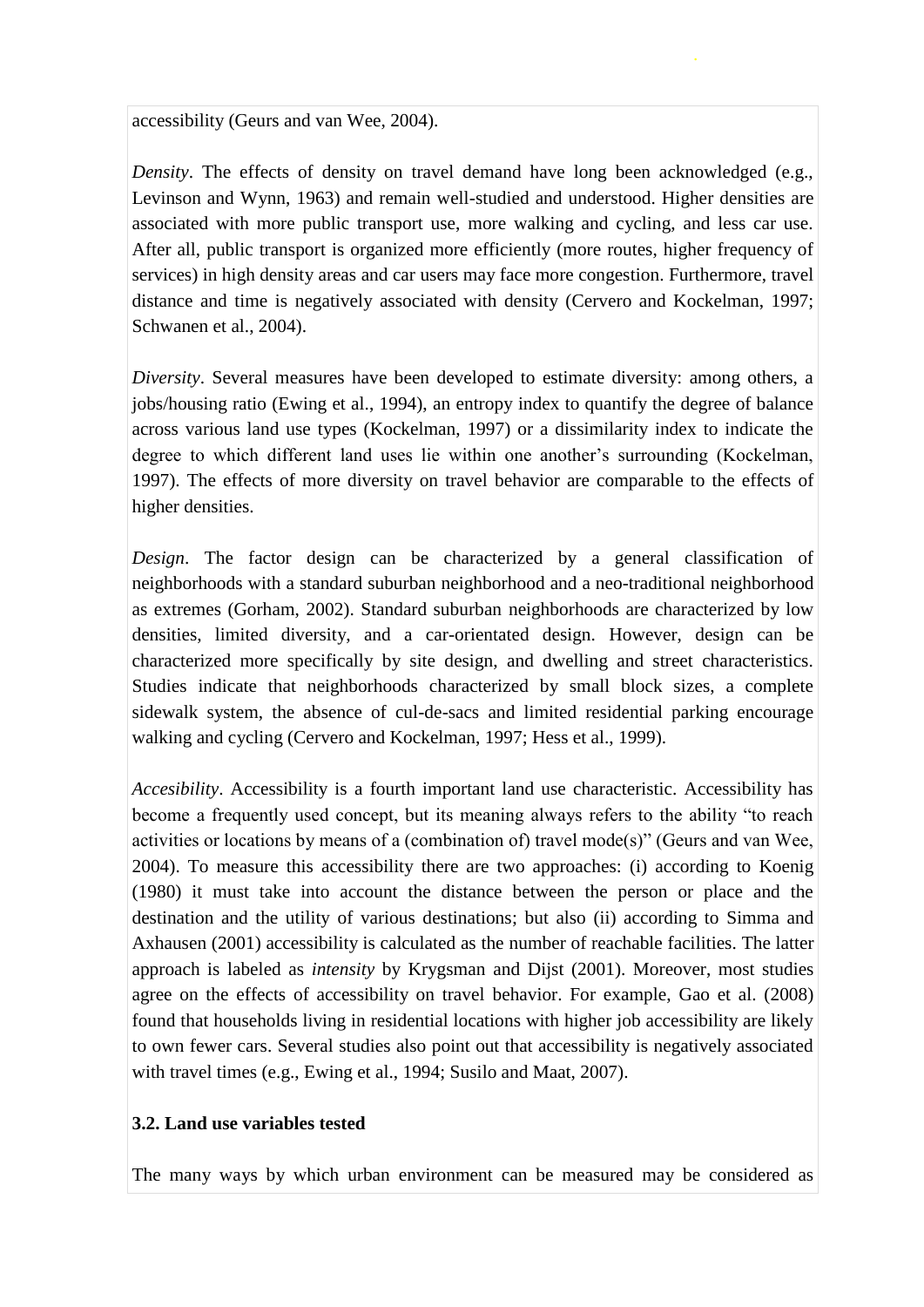observed characteristics of a neighborhood. Several of these observed characteristics are related. In some cases the relationships are obvious: the average proximity to a transit stop in a neighborhood and transit-based accessibility to opportunities may be correlated in measuring overall transit access of a location. However, as the number of observed variables increases, it is difficult to identify the structure within them. Therefore it becomes necessary to condense these observed variables into a smaller set of variables that accounts for the variance in the data. One such data reduction technique is FA. Factors derived through such data reduction techniques are also referred to as latent variables. Although, as the name latent implies, these variables are not observable, certain effects on measurable (manifest) variables can be observed (Srinivasan, 2001). Thus, FA methods can assess and explain the structure in a set of correlated, observed variables in terms of a small number of latent variables or factors.

Cervero and Kockelman (1997) introduced the idea that "in light of the need to use sets of variables to capture the many-sided dimensions of built environments and to allow for colinearity, the multivariate technique of factor analysis was used". These authors pointed that since the research focused on how the land use shaped travel demand, FA was carried out only for land use variables (not socioeconomic, attitudinal …). Each factor was labeled 'intensity' and 'walking quality', respectively. It was the beginning of several studies in this field that included FA to improve their studies since the multicolinearity among the land use variables could hide the effects of their individual contributions to travel demand. Since the great goal of this paper is to define new evidence from the Spanish perspective to the land use variables treatment on travel behavior, it is necessary to review how the land use factors have been labeled in other American and European studies following the technique of FA (Table 1).

| <b>Study</b>                                               | <b>Environmental Factors labeled</b>                                                                                                                                                                                                                                                                                                                                                                          |  |  |
|------------------------------------------------------------|---------------------------------------------------------------------------------------------------------------------------------------------------------------------------------------------------------------------------------------------------------------------------------------------------------------------------------------------------------------------------------------------------------------|--|--|
| de Abreu e Silva,<br>Golob, and<br>Goulias (2006)          | (1) Residence in traditional urban areas'; (2) Working in traditional urban areas';<br>(3) Working in compact and central urban areas'; (4) Road supply'; (5) Freeway<br>supply in the residence area'; (6)'Residence in a specialized area'; (7)'Working in<br>a specialized area'; (8) 'Freeway supply in the work area'                                                                                    |  |  |
| Van Acker and<br>Witlox $(2010)$                           | (1) 'Built up index'; (2) 'Land use diversity'; (3) 'Distance to railway station';<br>$(4)$ Distance to CBD'; $(5)$ Accessibility by car'                                                                                                                                                                                                                                                                     |  |  |
| de Abreu e Silva<br>and Goulias<br>(2009)                  | $(1)$ Employment in a central and denser area'; $(2)$ Residence in a central and<br>denser area'<br>$(3)$ Bus supply in the employment area'; $(4)$ Bus supply in the residence area';<br>$(5)$ 'Mix'                                                                                                                                                                                                         |  |  |
| Ewing and<br>$Cervero$ (2010)                              | (1) 'Density'; (2) 'Diversity'; (3) 'Design'; (4) 'Accesibility'; (5) 'Distance to CBD'                                                                                                                                                                                                                                                                                                                       |  |  |
| de Abreu e Silva,<br>Goulias and<br><b>Dalal</b><br>(2012) | (1) Employment in a central, denser and accessible area'; (2) Residence in a<br>central, denser and accessible area'; (3) Employment in a dense area well served<br>with roads'; (4)'Residence in a compact and small area and well served by roads';<br>(5) Working in a mixed and compact zone'; (6) Residence in a mixed and well<br>served by freeways area'; (7)'Mix of land uses in the residence area' |  |  |
| He and Zhang<br>(2014)                                     | (1) 'Density'; (2) 'Entropy'; (3) 'Average block size'; (4) 'Distance to CBD'                                                                                                                                                                                                                                                                                                                                 |  |  |

**Table 1 - Environmental factors as a result of studies that have used FA**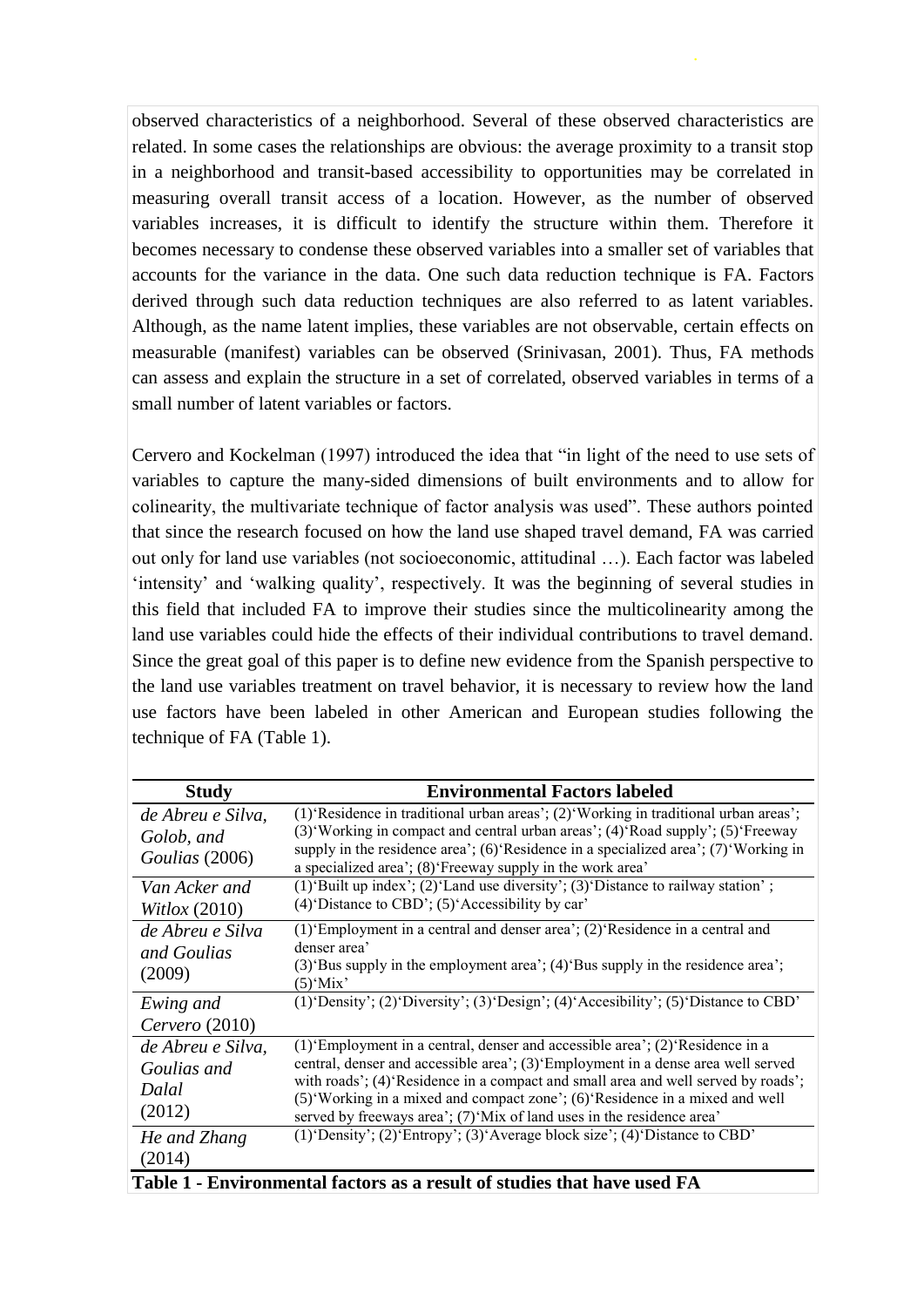The six studies above confirm the lack of common point to define built environmental factors (latent variables) that are represented by a group of land use observed variables on transport studies. Among the general conclusions, noteworthy: (i) a density factor defined at least from population density; (ii) a diversity factor defined at least from land use mix value or entropy index; (iii) a design factor but defined on different ways (street quality factor or average block size, for example); and (iv) some accessibility factors defined since different points of view (accessibility by car, distance to transit or public transport, distance to CBD, residence/employment in a specialized area, etc.). Moreover, the variables used to define the factors are scale variables or/and percentage, being greater the number of the first ones. Most part of the previous studies finished with a Structural Equation Modeling approach (SEM) to analyze the relationship between those new land use factors and travel behavior. This type of methodology will be applied by the authors with the results of this paper.

## **4. METHODOLOGICAL APPROACH: FACTOR ANALYSIS**

The utility of FA hinges on its ability to yield stable, accurate and interpretable estimates of factor loadings. But there are a number of determinants of successful application of FA that have to be taken into account following the next stepped way proposed by the authors:

*Step 1. Data suitable.* Although sample size is important in FA, there are varying opinions, and several guiding rules of thumb are cited in the literature. Hair et al. (2009) suggested that sample sizes should be 100 or greater. A number of textbooks cite the work of Comrey and Lee (2013) in their guide to sample sizes: 100 as poor, 200 as fair, 300 as good, 500 as very good, and 1000 or more as excellent. Moreover, Tabachnick and Fidell (2007) recommended inspecting the correlation matrix for correlation coefficients over 0.30. Prior to the extraction of the factors, several tests should be used to assess the suitability of the respondent data for FA, as Kaiser-Meyer-Olkin (KMO) index. The KMO index ranges from 0 to 1, with 0.50 is considered suitable for FA.

*Step 2. Factor extraction method.* The aim of the extraction is to simplify the factor structure of a group of items, or in other words, high item loadings on one factor and smaller item loadings on the remaining factor solutions. There are numerous ways to extract factors: Principal Component Analysis (PCA), Principal Axis Factoring (PAF) and others. PCA and PAF are used most commonly in the published literature (Thompson, 2004; Tabachnick and Fidell, 2007). When the variables have high reliability (Cronbach's alpha) the differences between the two are often insignificant (Thompson, 2004); but PCA is recommended when no priori theory or model exists (Gorsuch, 1983).

*Step 3. Rotational Method.* Another consideration when deciding how many factors are analyzed the data is whether a variable might relate to more than one factor. Rotation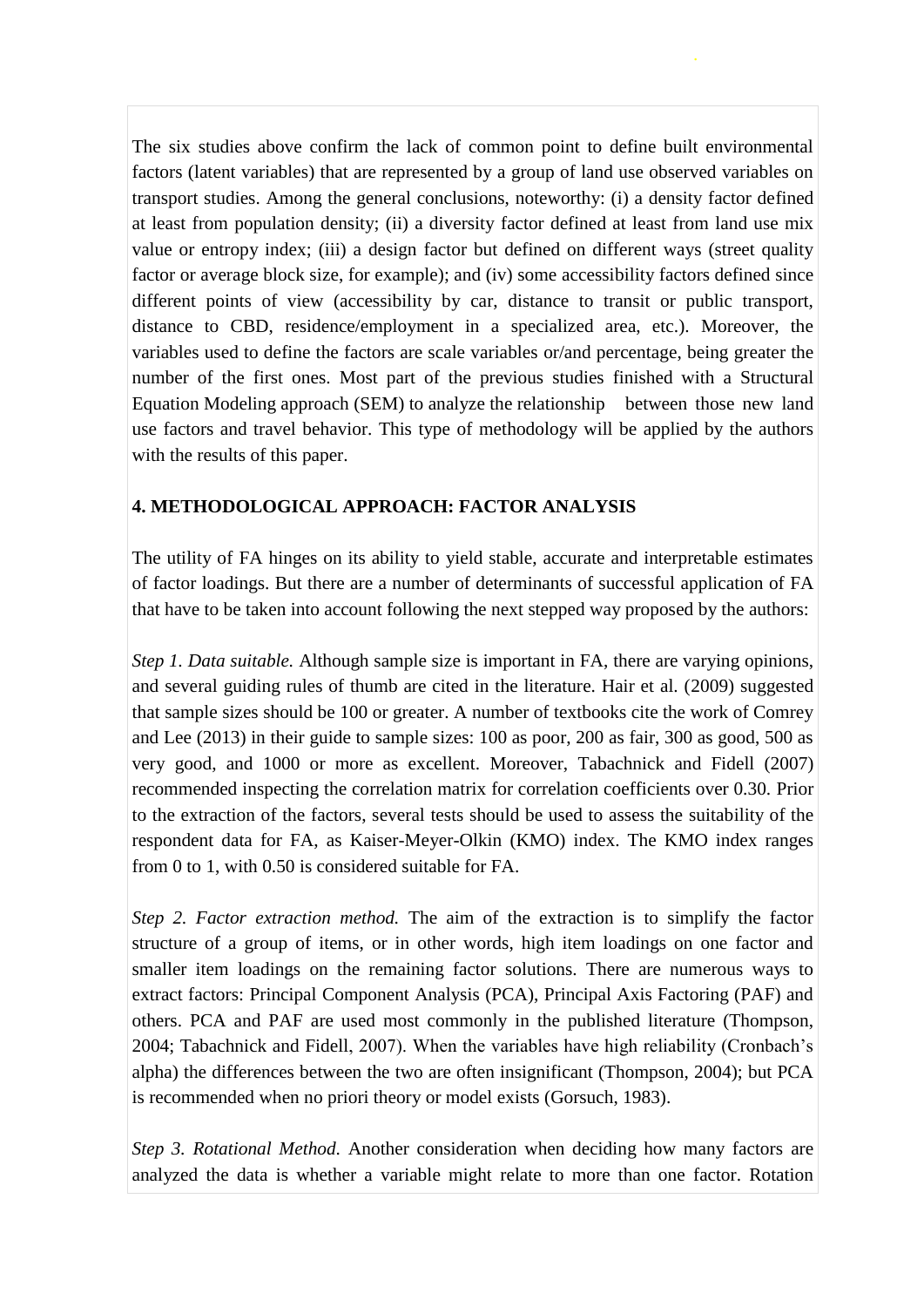maximizes high item loadings and minimizes low item loadings, therefore producing a more interpretable and simplified solution. There are two common rotation techniques: orthogonal rotation and oblique rotation. Orthogonal rotation first developed by Thompson (2004) is the most common rotational technique used in FA, which produce factor structures that are uncorrelated. In contrast, oblique rotation produce factors that are correlated, which is often seen as producing more accurate results for research involving human behaviors, or when data does not meet priori assumptions (Costello and Osborne, 2005).

*Step 4. Number of factors.* The aim of the data extraction is to reduce a large number of items into factors. In order to produce scale unidimensionality, and simplify the factor solutions several criteria are available to researchers. However, given the choice and sometimes confusing nature of FA, no single criteria should be assumed to determine factor extraction (Costello and Osborne, 2005). According to Hair et. al (2009) factors should be stopped when at least 50-60% of the variance is explained (for social sciences).

*Step 5. Interpretation.* Interpretation involves the researcher examining which variables are attributable to a factor, and giving that factor a name or theme. Traditionally, at least two or three variables must load on a factor so it can be given a meaningful interpretation (Henson and Roberts, 2006). Variables with higher loadings are considered more important and have greater influence on the name or label selected to represent a factor. The signs are interpreted just as with any other correlation coefficients. If the researcher is content with these factors, these should be operationalized and descriptively labeled. It is important that these labels or constructs reflect the theoretical and conceptual intent.

## **5. MOBILITY SURVEY**

The study reported here is a small part of a larger work aimed at assessing what and how variables (levels of service, socio-economics, psychological, land use, etc.) influence on travel behavior (Comendador et al., 2014). The data use in this study originates from first wave (n=255 respondents) of the HABIT project (Habit and Inertia in mode choice behavior: a data panel for Madrid).

#### **5.1 Sample design**

During fall 2011 and winter of 2012, a smartphone with a panel-survey application was delivered for one week among two focus groups in order to capture a portion of the population of Madrid most affected by recent changes in transport policy: (1) 91 workers of Regional Health Department of the catchment area of a new Line 2 and Line 9 stations; and (2) 164 workers of the Polytechnic University of Madrid taking advantages of their close relation to the authors, which helped to easily achieve a random sample of 5774 workers (2011 Census data). Since, high costs in terms of time and money are one of the biggest limitations when building data panels (Yáñez et al., 2010). Authors discarded the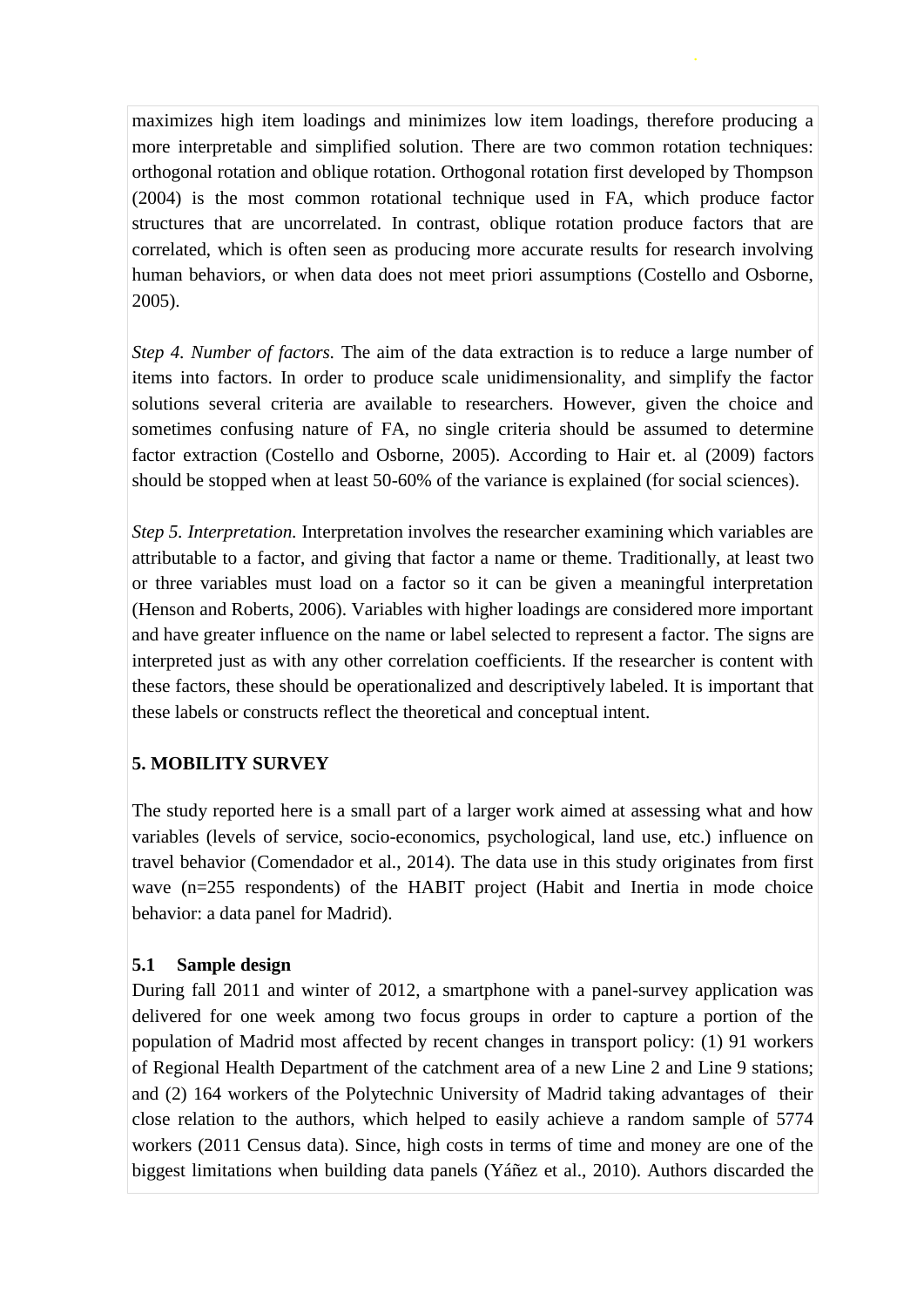most common sampling unit in transport survey (i.e. the household), and panel survey used is based on a sample of a worker subpopulation.

For each trip, GPS information was available about travel times, number of transfers, distances recover; and then estimation costs. Regarding the users, the panel gathered information about socioeconomic variables. Lastly, land use variables were calculated with the GPS information of each travel. Table 2 contains a selection of individual and household characteristics of this sample. Despite these restrictions, the sample well represents the Madrid worker population in many aspects.

| <b>Variables</b>                                   |                      | Worker<br>Population | Average | <b>Standard</b><br><b>Deviation</b> |
|----------------------------------------------------|----------------------|----------------------|---------|-------------------------------------|
| Endogenous<br>travel behavior<br>variables (daily) | # trips              | 2.6                  | 2.4     | 0.3                                 |
|                                                    | Travel time (min)    | 28.6                 | 32.7    | 5.8                                 |
|                                                    | Commuting dist. (km) | 6.0                  | 7.9     | 3.7                                 |
| Socioeconomic<br>variables                         | Male $(\% )$         | 51                   | 52      | 0.8                                 |
|                                                    | Age                  | 40                   | 43      | 9.2                                 |
|                                                    | <i>Income</i>        | 2500                 | 2100    | 410                                 |

\* *Source: INE (2011) and Monzón et al. (2013)*.

**Table 2 - Sample travel behavior and socioeconomic characteristics**

The survey considered two main phases. The first phase consisted in a face-to-face interview registering personal data about the respondent. In the second phase, authors gave the smartphone to the people and asked them to register the daily trips they made during the five workdays (Monday to Friday). The trips recorded were monitored in real time and respondents were eventually contacted at the end of the day to correct or clarify the information. A chart was also given to the participants to manually register those trips not registered by the smartphone. The complete registration of daily trips, took about 20 seconds for a trip by car or by walking and one minute for a public transport journey. At the end of the trip, the data were automatically sent to a server accessible by the monitor of the survey. Both the face-to-face interview and the smartphone trip diary were based on the palm-based Santiago Panel used for evaluating the TranSantiago system in Chile (Yáñez et al., 2010), also covering a wide variety of socio-economic variables.

## **5.2 Definition of urban built environmental variables**

The variables related to the service area have been calculated within the station service area (SSAs). Service areas were obtained using Geographical Information System (GIS), and are based on distances across the transport/road network. The distance threshold considered was 900 meters, which is the maximum distance that most people are willing to walk in order to access the Metro network in Madrid (García-Palomares et al., 2013). Once the SSAs were defined with a GIS, they have been intersected with various urban variables that that hypothetically favor transit use: density, diversity and design (Cervero, R. and Kockelman, 1997); and accessibility dimensions (Geurs and van Wee, 2004).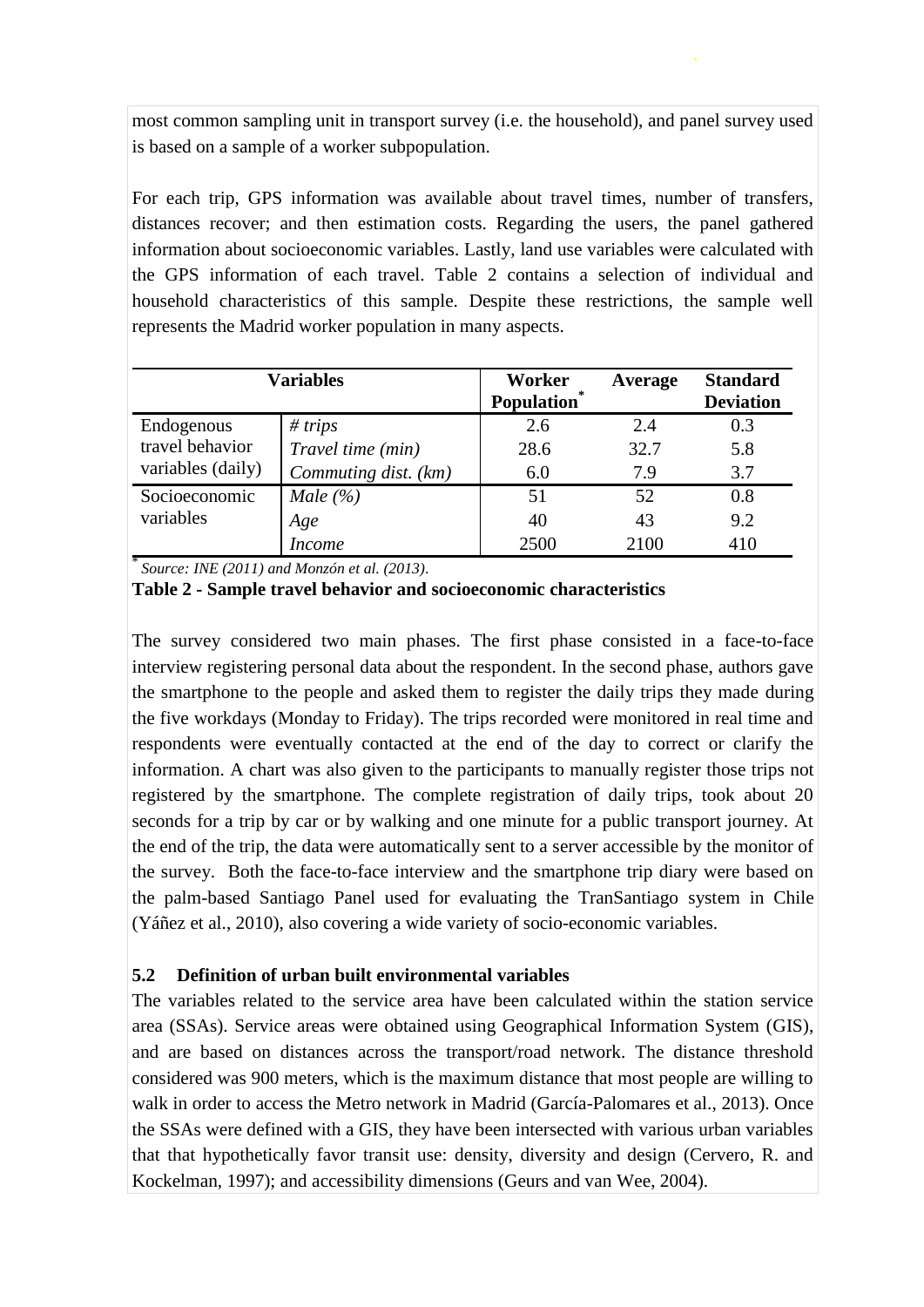*Population Density* and *Employment Density* have been chosen as density variables in the service area. The former was calculated as inhabitants/ha, and the latter as employment/ha. Two indicators of "land use mix" have been used. First, the ratio of employment per inhabitant was computed (*Job Ratio*). This index can contribute to measure the job accessibility. Second, a more general land use mix (*Mix*) was measured using the reciprocal of the variation coefficient of the area covered by different land uses within SSAs (higher values indicate higher diversity in uses). Both measures are easily computable and interpretable. But the rest of the different categories of land uses within SSAs have been also studied separately to improve the knowledge about the diversity and accessibility dimension: hectares (ha) of trade, health and educational (*Equipment*), ha of single-family residential (*Single Residential*), ha of multifamily residential (*Multi Residential*), ha of industry (*Industry*), ha of *Offices*, ha of infrastructure that promotes economic activity, such as roads, highways, railroads, airports, electricity, telecommunications, water supply and sanitation (*Infrastructures*), ha of parks and recreations (*Green Zones*). To measure the "center accessibility", the distance of each SSAs to Center Business District (*Distance CBD*) was also included, as well as ha of land available for building (*Brownfield*).

An urban design indicator was calculated using the street network layer *Street Density* within SSAs. This variable was calculated as a ratio between the street length and the service catchment area. *Street Density* can be considered as an indicator of walkability (Zhu and Lee, 2008), since it favors access to stations on foot and increases transit ridership (Cervero, 2002). To achieve a better knowledge of "street network design" dimension was used the inputs of Ravulaparthy and Goulias (2014) that set of centrality measures to spatial systems:

- *Remoteness* centrality: measures to what extent a link is close to all the other links along the shortest paths from one link to another on the network.

- *Betweeness* centrality: is based on the idea that a link is more central when it is traversed by a large number of shortest paths connecting any other two links in the network.

- *Straightness* centrality: represents "efficiency of communication" between two links increases when there is a least deviation of their shortest path from the virtual straight line connecting them – that is, a greater straightness of the shortest-path distance.

- *Reach* centrality: measures the number of other links that can be reached along the shortest path on a network.

This centrality measures complement the classical Multiple Centrality Assessment (MCA) model (Porta et al., 2012) in two ways: (a) accommodate the context of location and its importance through weighted link attributes like roadway capacity, population and opportunities at a place; and (b) accounting for the relative importance of a link in the network across multiple spatial scales and centrality values. To determine at least the small-scale measures for the centrality indices above, it was computed centrality indices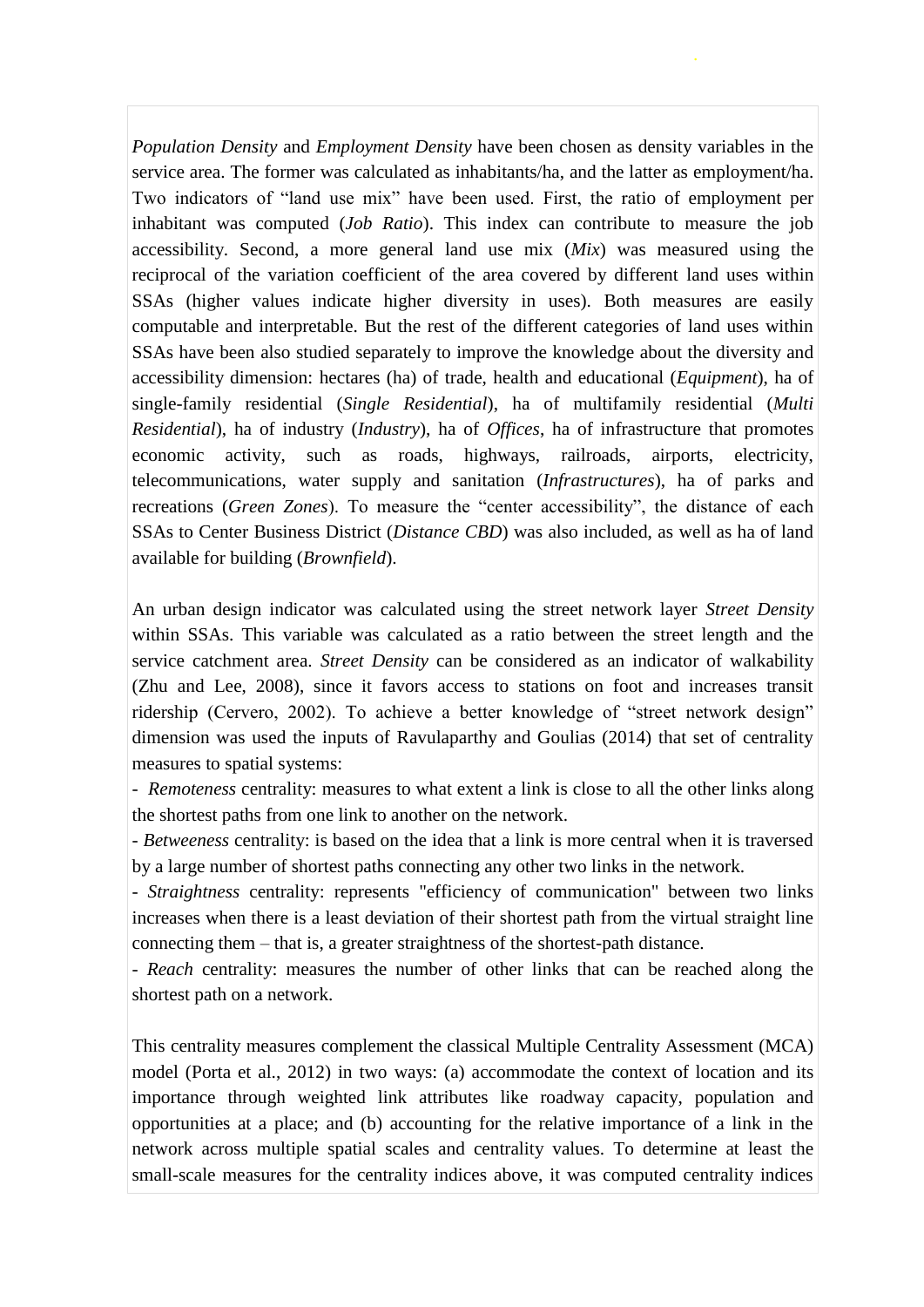for a network radii or network buffer surrounding each link of 2.5km along with measures for the entire Madrid network, which are the 25th percentile, of the pairwise distance distribution.

# **6. FACTOR ANALYSIS ESTIMATION**

The goal of a FA is to identify a limited number of underlying (latent) factors responsible for observed variances and covariances. Following the stepped methodology proposed at chapter 4 and the database presented at chapter 5, the authors try to identify dimensions of the urban built environment since Spanish perspective.

*Step 1. Data suitable.* With an acceptable sample size of 255 respondents, the correlation matrix of the eighteen environmental variables presents a very low  $(<0.3$ ) correlation factor between *Equipment* and the rest of the variables; thus we can reject this variable. To assess the suitability of the respondent data for the FA with the seventeen resulting variables we reach an acceptable valuation of KMO index (0.684).

*Step 2. Factor extraction method.* The statistical program SPSS was used to perform FA through the default method of extraction in other statistical applications: Principal Component Analysis (PCA). Moreover PCA is appropriate when the primary concern is about prediction or the minimum number of factors needed to account for the maximum portion of the variance represented in the original set of variables, and when no priori theory exists.

*Step 3. Rotational Method.* Reviewing similar environmental-factor-analysis researches based on different case studies (see chapter 3) the factors will be related; thus the oblique rotation method is more suitable.

*Step 4. Number of factors.* With a first PCA using oblique rotation method, the scree-plot indicates a clear "elbow" with seven factors (scores) meaning that a six-factor-solution can be extracted. Communalities are uniformly high (between 0.6 and 0.9), but two observed variables (*Road Supply* and *Single Residential*) have negative factor loadings. Thus, it is useful a transformation of the scale variables. To achieve factor loadings more than 0.5 it is necessary to apply the inverse of the logarithm for both variables. Running a second PCA analysis, six factors with an eigenvalue greater than one explain 72.2 % of the variance.

*Step 5. Interpretation.* The oblique rotation solution (Table 3) implies that: the first factor concerns street network design (26.4% variance explained); the second factor relates to urban block diversity (13.1%); the third factor consists of a categorization of nonresidential diversity (9.8%); the fourth factor relates to job accessibility (9.1%) or even job intensity; the fifth factor represents the center accessibility (7.8%); and the last factor can be named as density  $(6.0\%)$ .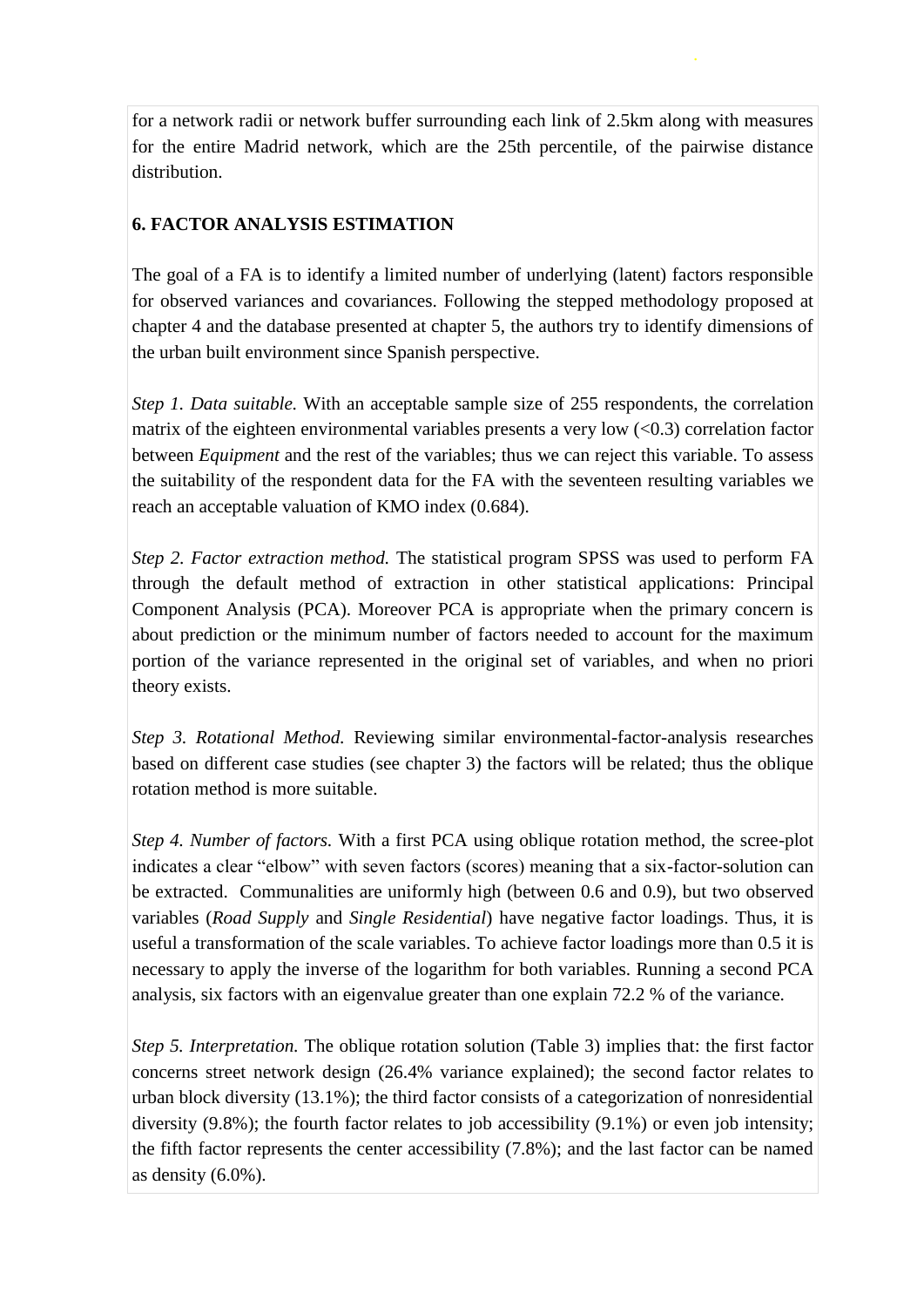| <b>Factor</b>                | <b>Observed variable</b>  | <b>Factor loading</b> |
|------------------------------|---------------------------|-----------------------|
| <b>Street Network Design</b> | <i>Straightness</i>       | 0.970                 |
|                              | Reach                     | 0.961                 |
|                              | <i>Remoteness</i>         | 0.947                 |
|                              | <i>Betweenness</i>        | 0.805                 |
| <b>Urban Block Diversity</b> | Mix                       | 0.798                 |
|                              | Multi Residential         | 0.773                 |
|                              | <i>InvLog_Road Supply</i> | 0.605                 |
| Nonresidential Diversity     | Green Zones               | 0.772                 |
|                              | Industry                  | 0.725                 |
|                              | <b>Infrastructures</b>    | 0.723                 |
| <b>Job Accessibility</b>     | <b>Employment Density</b> | 0.898                 |
|                              | Job Ratio                 | 0.675                 |
|                              | <i><b>Offices</b></i>     | 0.561                 |
| <b>Center Accessibility</b>  | <i>Brownfield</i>         | 0.832                 |
|                              | Distance CBD              | 0.734                 |
| Density                      | <b>Population Density</b> | 0.691                 |
|                              | InvLog_Single Residential | 0.666                 |

#### **Table 3 - FA results**

Trying to identify a combination of variables into the 3D's (density, diversity and design) and accessibility dimensions of the built environment, results above add some new evidence from a Spanish perspective to the research debate. Each factor loading represents the role each observed variable plays in defining each factor:

-as more *Straightness*, *Reach*, *Remoteness* and *Betweeness* values, bigger 'street network design'.

-as more *Mix*, *Multi Residential* values, bigger 'urban block diversity'. Conversely, as more 'road supply' value, smaller this diversity factor.

-as more *Green Zones*, *Industry*, *Infrastructure* values, bigger 'nonresidential diversity'.

-as more *Employment Density, Job Ratio, Offices* values, bigger 'job accessibility'.

-as more *Brownfield* and *Distance CBD* values, bigger 'center accessibility', i.e., more difficult to access to the city center.

-as more *Population Density* value, bigger the 'density' factor. Conversely, as more *Single Residential* value, lower density factor.

## **7. CONCLUSION**

This paper analyzes the existing literature about the relationship between land use and travel behavior, and concludes that a crucial issue on the analysis of these relationship is the definition of latent variables or factors which represent the environmental dimension. Most evidence about how to measure the environmental dimension on travel behavior is based on data stemming from the North-American and North-European cities using a Factor Analysis (FA) approach. Applying this methodology is easy to identify a limited number of underlying environmental factors or dimensions responsible for land use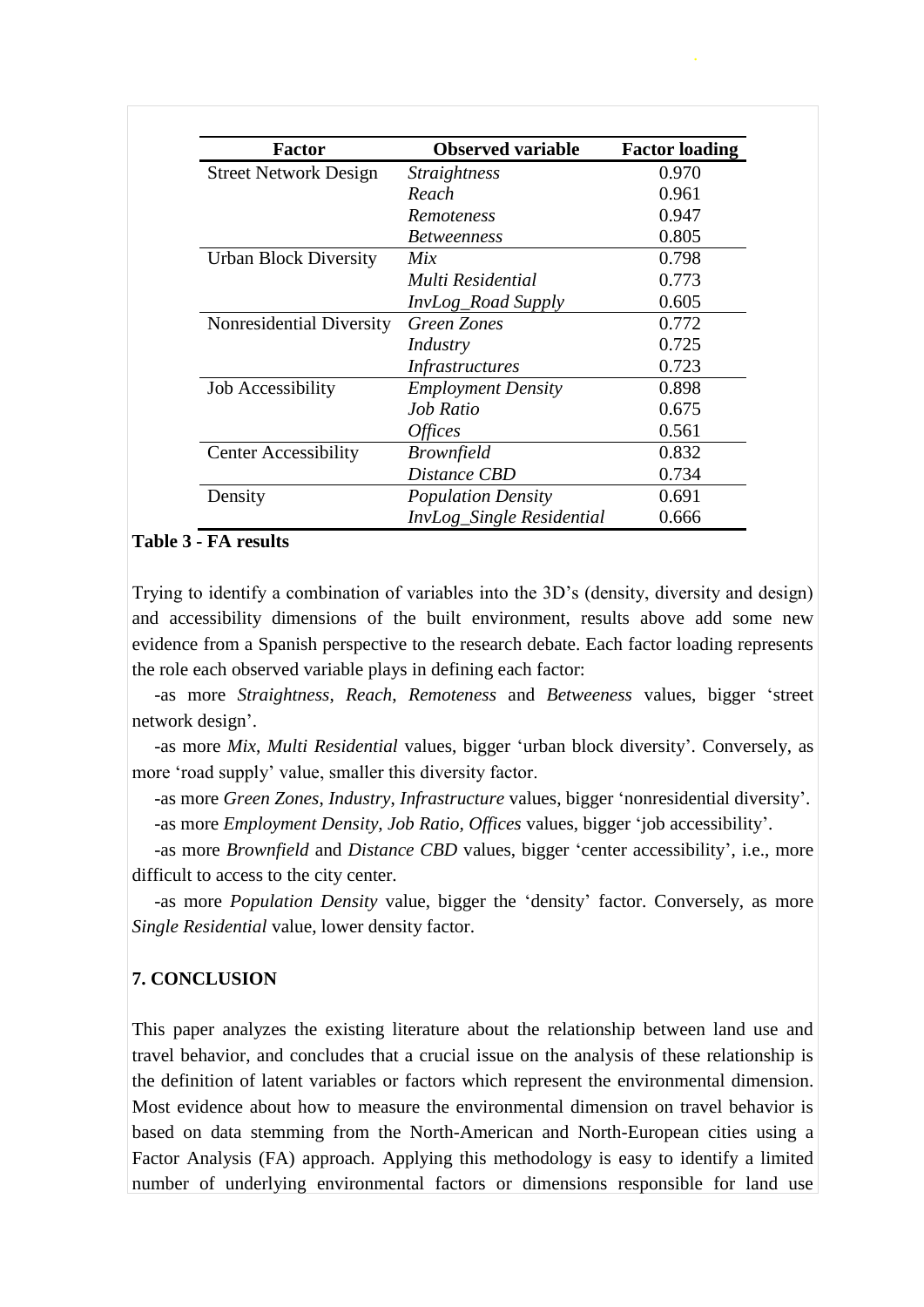variables. Usually, four important environmental dimensions are distinguished: density, diversity and design (3D's of Cervero and Kockelman) and accessibility (introduced by Geurs and van Wee) but with a lack of common point (see review in Table 1). The different types of land use explanatory variables included in the research are a possible explanation of the controversy. Despite this, the authors have identified general conclusions based on international case studies.

Links between international and Spanish perspectives are rarely deal on transport studies. This paper develops a FA with land use variables based on data from a Madrid smartphone-based survey ( $n = 255$  respondents) where land use variables are calculated with the GPS information of each travel. The results of this case study confirm the 3D's and accessibility underlying dimensions responsible for land use variables, but it is necessary to make comparisons with prior research in this area. The main comparison findings can be summarized as follows (Table 4).

| General conclusions of prior research           | <b>Madrid case study</b>                          |
|-------------------------------------------------|---------------------------------------------------|
| Density factor defined at least from            | Density factor defined from 'population           |
| population density                              | density' and the inverse of 'single residential'. |
| Diversity factor defined at least from land     | Two diversity factors labeled: urban block        |
| use mix value or entropy index                  | diversity and nonresidential diversity. Land      |
|                                                 | use mix value defines the first one and 'green    |
|                                                 | zones', 'industry', 'infrastructure' values the   |
|                                                 | second.                                           |
| Design factor but defined on different          | A novelty <i>street network design</i> factor     |
| ways (street quality factor or average)         | defined from centrality measures:                 |
| block size, for example)                        | 'straightness', 'reach' 'remoteness' and          |
|                                                 | 'betweeness'.                                     |
| Some <i>accessibility factors</i> defined since | Two accessibility factors since two               |
| different points of view (accessibility by      | different points of view are presented: job       |
| car, distance to transit or public transport,   | accessibility (or job intensity) and center       |
| distance to CBD, residence/employment           | accessibility.                                    |
| in a specialized area, etc.)                    |                                                   |

\* *Source: de Abreu e Silva et al.* (2006); *Van Acker and Witlox* (2010); *de Abreu e Silva and Goulias* (2009); *Edwing and Cervero* (2010); *de Abreu e Silva et al.* (2012); *He and Zhang* (2014).

**Table 4 - Links between previous FA and Madrid case study results**

The paper reported here is a small part of a larger work aimed at assessing what and how variables (levels of service, socio-economics, psychological, land use, etc.) influence on travel behavior with introduction of transport policy measures (Comendador et al., 2014). The data use in this study originates from the HABIT project (Habit and Inertia in mode choice behavior: a data panel for Madrid). The contribution of this particular subproject is the definition of land use factors to reach a better understanding of causal relationships between traveler attitudes, socioeconomic characteristics and travel behavior on following studies using different methodologies: structural equations and discrete choice models.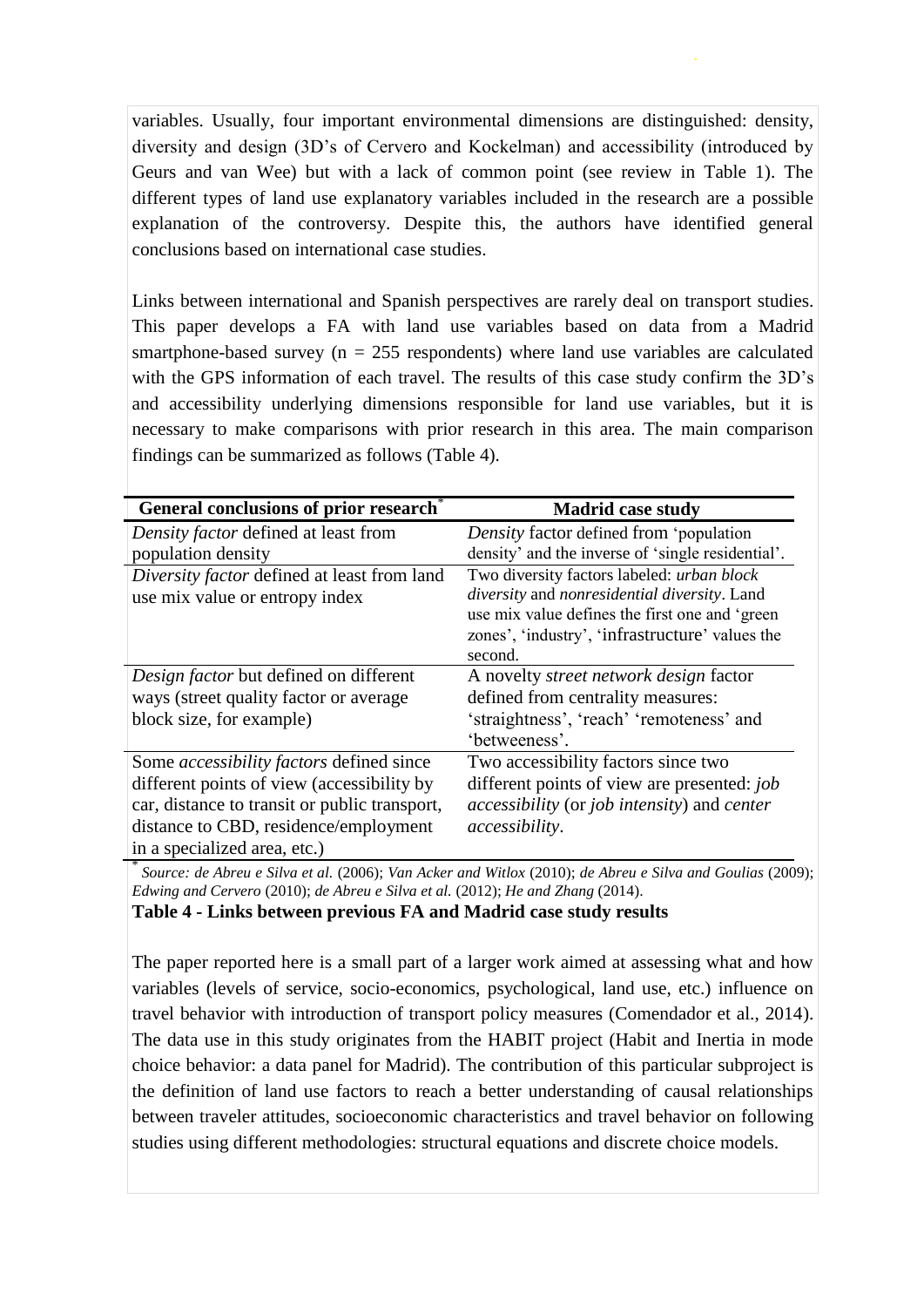## **ACKNOWLEDGEMENTS**

The authors wish to thank the Secretaría de Estado de Ciencia e Innovación, which has funded the HABIT Project, (R+D Programme 2011-2013). They are very grateful to Juan Carlos García Palomares and Srinath Ravulaparthy for their support in preparing the land use variables based on Geographical Information Systems (GIS) software.

# **REFERENCES**

CERVERO, R., and KOCKELMAN, K. (1997). Travel Demand and the 3D's: Density, Diversity and Design. *Transportation Research Part D*, 2, 199-219.

COMENDADOR, J., WITTWER, R., LÓPEZ-LAMBAS, M.E. and MONZÓN, A. (2014) Understanding Travel Behavior to change Intentions towards Private Car and Public Transport. Submitted for publication in Transportation Research Part A.

COMREY, A. L., and LEE, H. B. (2013). *A first course in factor analysis*. Psychology Press.

COSTELLO, A.B. and OSBORNE, J.W. (2005). Best Practices in Exploratory Factor Analysis: Four Recommendations for Getting the Most from Your Analysis. *Practical Assessment, Research & Evaluation*, 10, 1-9.

DE ABREU E SILVA, J., GOLOB, T. F., and GOULIAS, K. G. (2006). Effects of land use characteristics on residence and employment location and travel behavior of urban adult workers. *Transportation Research Record*, 1977, 121-131.

DE ABREU E SILVA, J., MORENCY, C., and GOULIAS, K. G. (2012). Using structural equations modeling to unravel the influence of land use patterns on travel behavior of workers in Montreal. *Transportation Research Part A*, 4, 1252-1264.

EWING, R., HALIYUR, P. and PAGE, G.W. (1994). Getting Around a Traditional City, a Suburban Planned Unit Development, and Everything in Between. *Transportation Research Record*, 1466, 53-62.

EWING, R., and CERVERO, R. (2010). Travel and the built environment. *Journal of the American Planning Association*, 76, 265-294.

FRIEDMAN, B., GORDON, S.P. and PEERS, J.B. (1994). Effect of Neotraditional Neighborhood Design on Travel Characteristics. *Transportation Research Record*, 1466, 63-70.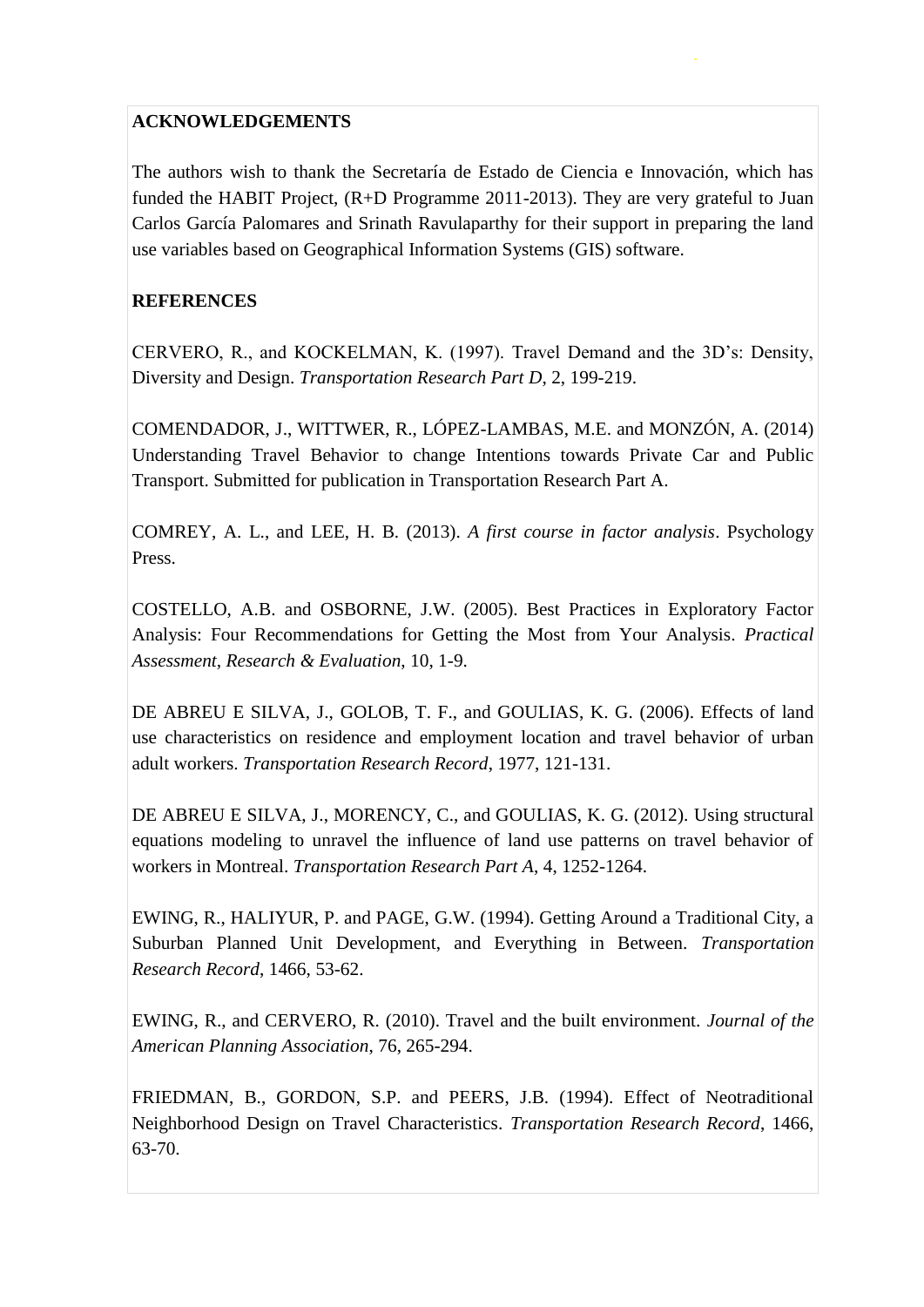GAO, S., MOKHTARIAN, P.L. and JOHNSTON, R.A. (2008). Exploring the connections among job accessibility, employment, income, and auto ownership using structural equation modeling. *Annals of Regional Science*, 42, 341-356.

GARCÍA-PALOMARES, J.C., GUTIÉRREZ, J. and CARDOZO, O.D. (2013). Walking accessibility to public transport: an analysis based on microdata and GIS. *Environment and Planning B*, 40, 1087 – 1102.

GEURS, K. T. and VAN WEE, B. (2004). Accessibility evaluation of land-use and transport strategies: review and research directions. *Journal of Transport Geography*, 12, 127-140.

GORHAM, D. (2002). Engineering and standards for technological literacy. *The Technology Teacher*, 61, 29-34.

GORSUCH R.L. (1983). *Factor Analysis*. Hillsdale, Erlbaum.

HAIR, J., BLACK W.C., BABIN B.J., and ANDERSON R.E. (2009). *Multivariate data analysis*: *A Global Perspective*. Prentice-Hall, New Jersey.

HANDY, S. (1996). Methodologies for Exploring the Link between Urban Form and Travel Behavior. *Transportation Research Part D*, 1, 151-165.

HENSON, R.K. and ROBERTS, J.K. (2006). Use of Exploratory Factor Analysis in Published Research: Common Errors and Some Comment on Improved Practice. *Educational and Psychological Measurement*, 66, 393-416.

HESS, P.M., MOUDON, A.V., SNYDER, M.C. and STANILOV, K. (1999). Site Design and Pedestrian Travel. *Transportation Research Record*, 1674, 9-19.

HE, X. and ZHANG, L. (2014). Quantifying the Self-Selection Effect in Residential Location and Vehicle Use Choices with a Structural Equation Model. Bridges, 10, 9780784412442-361.

HURST, M. E. (1970). An Approach to the Study of Nonresidential Land Use Traffic Generation. *Annals of the Association of American Geographers*, 60, 153-173.

INE (2011) Encuesta de población activa. Edición ampliada y revisada. Madrid.

KOCKELMAN, K. (1997). Travel behavior as function of accessibility, land use mixing, and land use balance: evidence from San Francisco Bay area. *Transportation Research Record*, 1607, 116–125.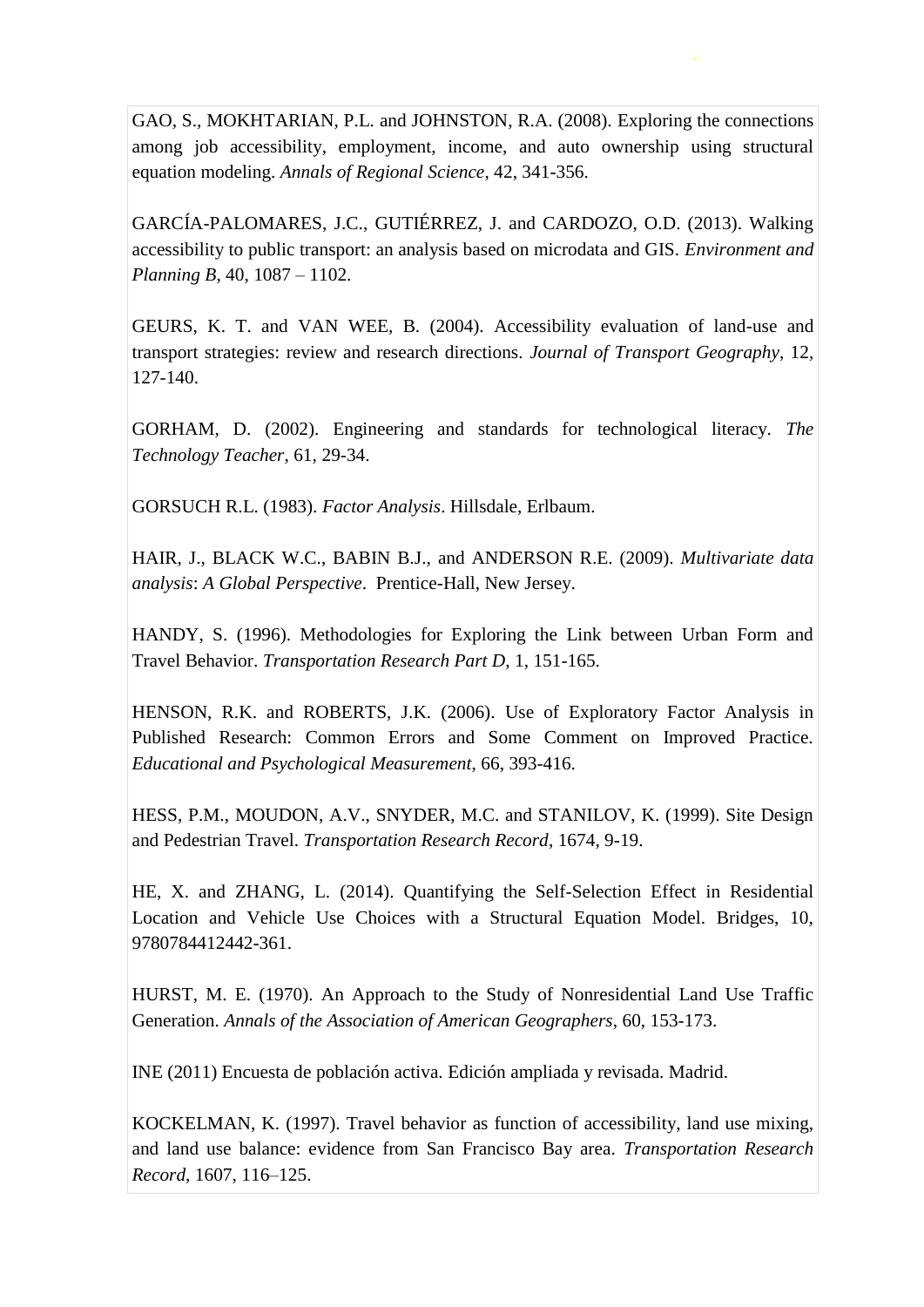KOENIG, J. G (1980). Indicators of Urban Accessibility: Theory and Application. *Transportation*, 4, 145–172.

KRYGSMAN, S. and DIJST, M. (2001). Multimodal trips in the Netherlands: microlevel individual attributes and residential context. *Transportation Research Record*, 1753, 11-19.

LA PAIX PUELLO, L.C., MONZÓN, A. and CHERCHI, E. (2012). Modelling the relationship between urban environment and travel behaviour: policy and indicators. In: Mobil TUM 2012 - International Scientific Conference on Mobility and Transport, Munich.

LEVINSON, H. S. and WYNN, F.H. (1963). Effects of Density on Urban Transportation Requirements. *Highway Research Record*, 2, 38-64.

LIN, J. J. and YANG, A. T. (2009). Structural analysis of how urban form impacts travel demand: Evidence from Taipei. *Urban Studies*, 46, 1951-1967.

MITCHELL, R.B. and RAPKIN, C. (1954). *Urban Traffic: A Function of Land Use*. Columbia University Press, New York.

MONZÓN, A., CASCAJO, R. and ALONSO, A. (2013) Informe del Observatorio de la Movilidad Metropolitana 2011. Ministerio de Agricultura, Alimentación y Medio Ambiente.

NAESS, P. (2005) Residential Location Affects Travel Behavior—But How and Why? The Case of Copenhagen Metropolitan Area. *Progress in Planning*, 63, 167–257.

NEWMAN, P.W., KENWORTHY, J.R. (1989). *Cities and Automobile Dependence*. Heinemann, London.

PORTA, S., LATORA, V., WANG, F., RUEDA, S., STRANO, E., SCELLATO, S., CARDILLO, A., BELLI, E., CARDENAS, F., CORMENZANA, B. and LATORA, L. (2012). Street centrality and the location of economic activities in Barcelona. *Urban Studies*, 49, 1471-1488.

RAVULAPARTHY, S.K. and GOULIAS, K.G. (2013) Characterizing the Composition of Economic Activities in Central Locations: A Graph-Theoretic Approach to Urban Network Analysis. Considered for publication in the Transportation Research Record.

SCHWANEN, T., DIELEMAN, F. M. and DIJST, M. (2004) .The impact of metropolitan structure on commute behavior in the Netherlands. A multilevel approach. *Growth and*